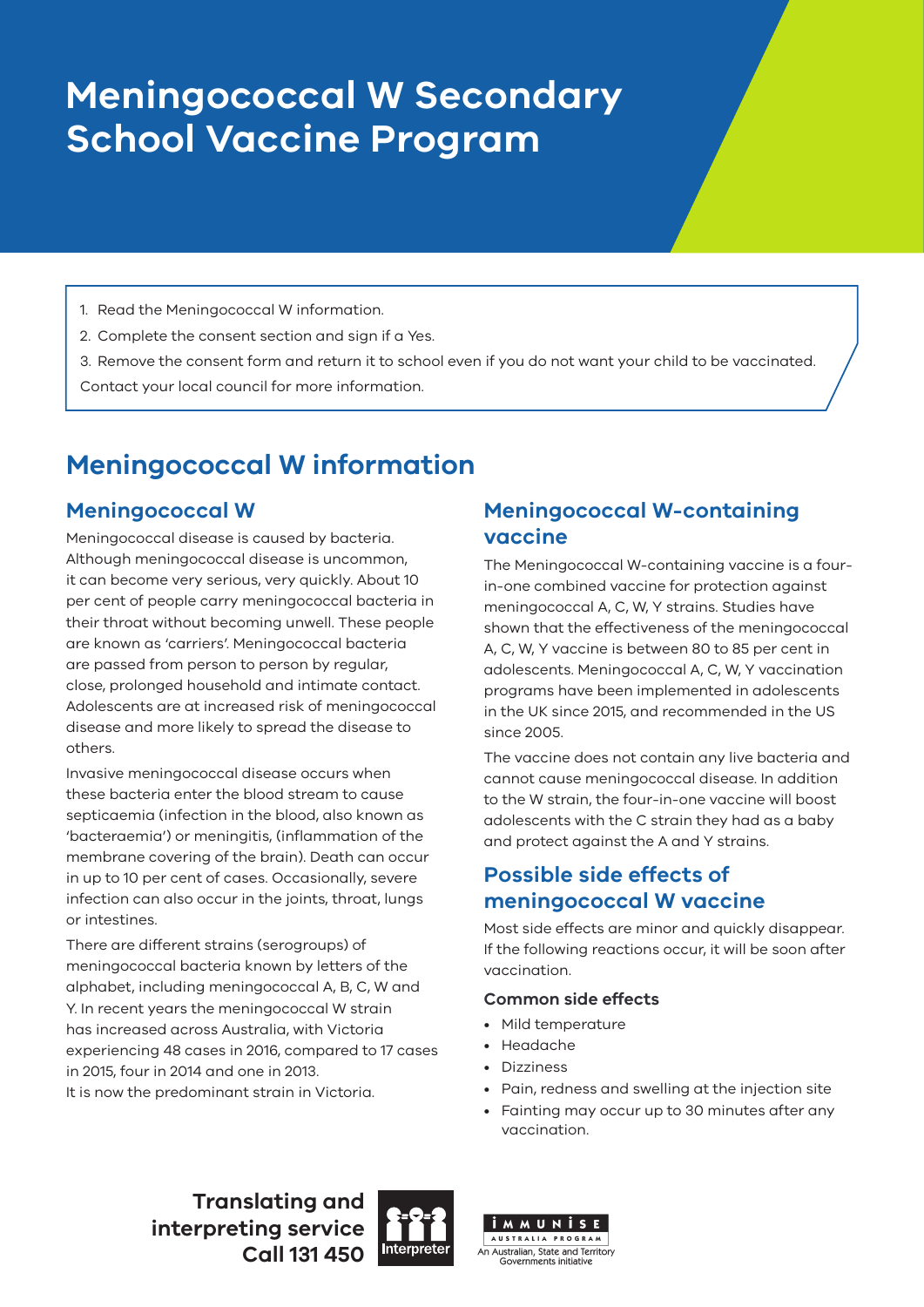If mild reactions do occur, the side effects can be reduced by:

- Drinking extra fluids and not over-dressing if the person has a fever
- Taking paracetamol and placing a cold, wet cloth on the sore injection site.

#### **Extremely rare side effects**

• Severe allergic reaction.

In the event of a severe allergic reaction, immediate medical attention will be provided. If reactions are severe or persistent, or if you are worried, contact your doctor or hospital.

## **Pre-immunisation checklist**

Before your child is immunised, tell your doctor or nurse if any of the following apply.

- Is unwell on the day of immunisation (temperature over 38.5°C)
- Has any severe allergies
- Has had a severe reaction to any vaccine
- Is pregnant.

After vaccination wait at the place of vaccination a minimum of 15 minutes.

## **Further information**

1. Read the Meningococcal W information. 2. Complete the consent section and sign if a Yes.

 **Student details**

 **Parent/guardian contact details**

 **Vaccine consent**

3. Remove the consent form and return it to school even if you do not want your child to be vaccinated.

**Meningococcal W vaccine consent form**

Postcode: 3000 18 / 2000 19 Date of birth: 18 / 10 / 2000 19 Female Male School: BLOCK HIGH SCHOOL 11 Class: 11A

ELIZA

 $\overline{\mathcal{L}}$ 

MICHAEL BLOCK  $20408123456$ 

Declaration: I am authorised to give consent or non-consent for my child to be vaccinated. I have read and<br>I understand the information given to me about vaccination, including the risks of not being vaccinated and<br>the sid **Complete for children aged under 18 (students aged 18 and over can give their own consent)**  c **YES, I CONSENT to my child receiving the Meningococcal W vaccine at school.** 

The Meningococcal W-containing vaccine is a four-in-one combined vaccine for protection against meningococcal A, C, W, Y strains (one injection). Parent/guardian signature:  $\sqrt{2}$  /  $\sqrt{2}$  /  $\sqrt{2}$  /  $\sqrt{2}$  /  $\sqrt{2}$  /  $\sqrt{2}$  /  $\sqrt{2}$  /  $\sqrt{2}$  /  $\sqrt{2}$  /  $\sqrt{2}$  /  $\sqrt{2}$  /  $\sqrt{2}$  /  $\sqrt{2}$  /  $\sqrt{2}$  /  $\sqrt{2}$  /  $\sqrt{2}$  /  $\sqrt{2}$  /  $\sqrt{2}$  /  $\sqrt{2}$  /  $\sqrt{2$ 

**Privacy statement.** The meningococcal W vaccine program is a Victorian government funded vaccine program. Vaccines are administered<br>by an immunisation nurse, employed by local council immunisation services, who visit each to children being educated within the municipal district. Local councils are committed to protecting the privacy, confidentiality and security of personal information, in accordance with the *Privacy and Data Protection Act 2014* and the *Health Records Act 2001*. Local councils report all adolescent vaccines given through school programs to the Australian Immunisation Register (AIR). Personal identifying details will be kept confidential. This will provide tools such as recall and reminder systems to improve adolescent vaccination rates. This is important to improve immunisation rates overall. Individuals will have access to their record of all vaccines recorded in the Australian Immunisation Register. Aggregate immunisation data may be disclosed to the Victorian government for the purpose of monitoring, funding and improving the Meningococcal W Secondary School Vaccine Program. This information does not identify any individual. Information related to you or your child will be used or disclosed for purposes directly related to your child's immunisation, and in ways that you would reasonably expect. This may include the transfer or exchange of relevant information to your GP, to your child's GP, to another treating health service or hospital or another local council. The local council may provide you with information related to the school vaccine program via SMS or email. You can access your child's data by contacting the local council where your child attends school.

*OR*<br>□ **No**, I do not consent to my child receiving the Meningococcal W vaccine at this time

Please note any pre-existing medical condition, severe allergies or previous severe reaction to vaccination.

*OR*<br>□ **No**, my child has had the Meningococcal W vaccine elsewhere

Medicare number 1234 98765 7 3 Number beside child's name Surname: CITIZEN First name Postal address: 20 BLOCK STREET MELBOURNE

on of Aboriginal or Torres Strait Islander origin? (ple  $\sqrt{ }$  No  $\Box$  Aboriginal  $\Box$  Torres Strait Islander  $\Box$  Aboriginal and Torres Strait Islander

Email: parentorguardian@internetprovider.com

Name of parent/guardian or student aged 18 or over: ne: 9123 4567

Office use only:

Vaccination date: Nurse initials: Site: L/R arm

If you require further advice or information, please contact your local council immunisation service or local doctor.

Or visit www.betterhealth.vic.gov.au

### **How to complete the form**

Please read the information. Complete the form **even if the vaccine is not to be given**. Detach the form and return it to school.

### **For all children/students**

Please complete with the details of the child.

#### **Then**

Complete this section if you wish to have your child vaccinated.

#### **Or**

Complete this section if you do not wish to have your child vaccinated.

To receive this document in an accessible format email: immunisation@dhhs.vic.gov.au

Authorised and published by the Victorian Government, 1 Treasury Place, Melbourne.

© State of Victoria, May 2017 (1702019)